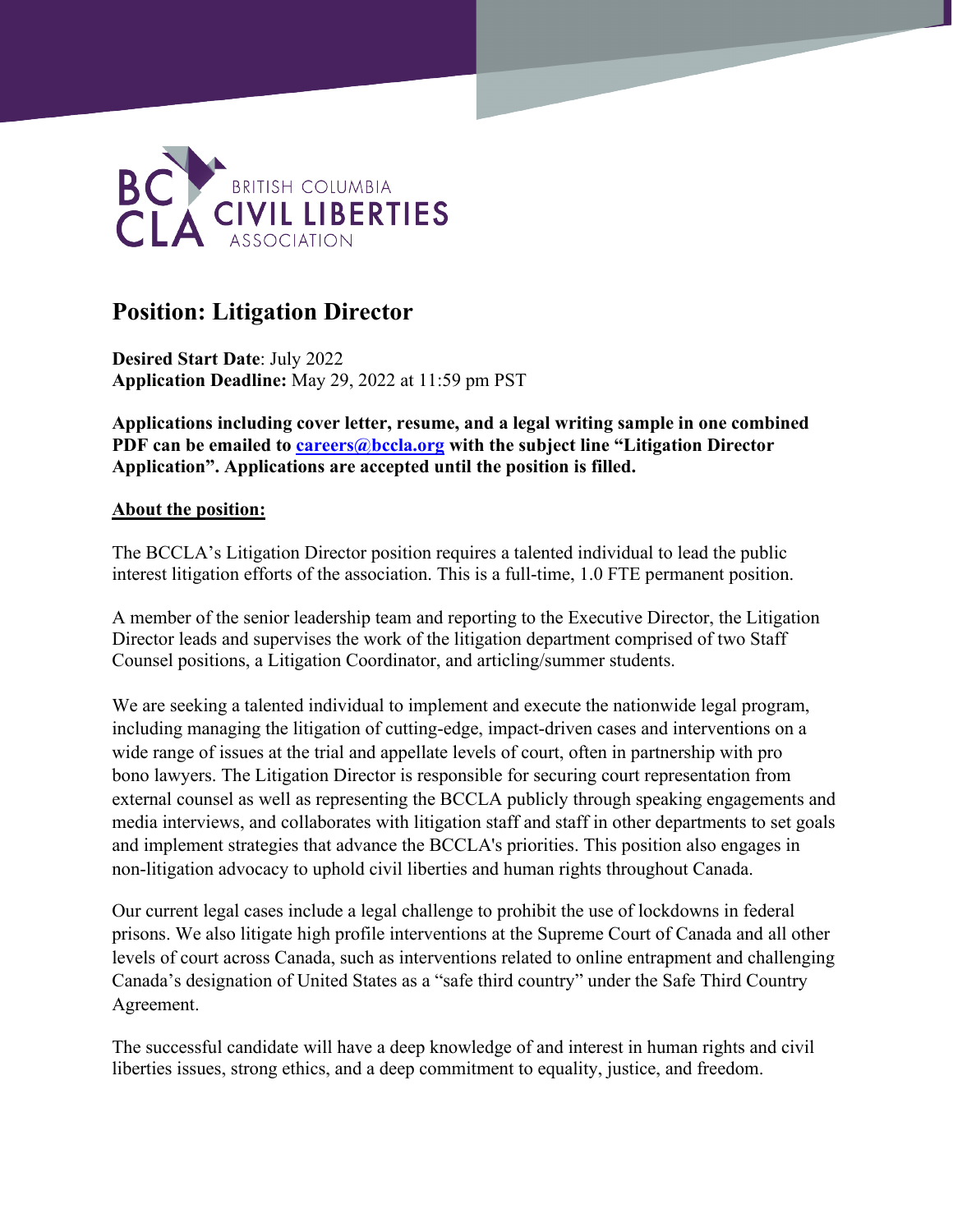This position is based at our office in Vancouver at #306-268 Keefer St, on unceded Indigenous lands belonging to the x<sup>w</sup>məθkwəy̓əm (Musqueam), Skwxwú7mesh (Squamish), and səlil wətaʔɬ/Selilwitulh (Tsleil Waututh) nations. ̓

In light of COVID-19, this position will work partially in-person, in incompliance with WorkSafeBC guidelines for in-office work during the pandemic, and partially remotely. A laptop and access to all required platforms will be provided.

We anticipate interviews will be conducted by BCCLA staff through video-conference in mid-June, with an ideal start date of July.

# **What We Offer:**

Compensation: Salary is based on the BCCLA's Salary Structure, with a base at \$89,000 for an eighth year call, and proceeding through to \$96,000 for a 12<sup>th</sup> year of call and beyond, and additional gross compensation equal to 7.5% of the salary established for their year of call. For this position we are currently aiming to hire a senior lawyer with at least 8 years of call with a strong preference for more.

BCCLA also offers a holistic and competitive work package:

- Room for salary growth over the lifetime of all staff positions
- Annual salary progression for all staff, and regular COLA increases.
- Comprehensive health benefits that includes extended health and dental plan for all staff, spouses and dependents.
- Life insurance, Long-term Disability Insurance, and AD&D for staff, family and dependents included within health benefits.
- Health benefits starting immediately and not dependent on completion of probationary period.
- 20 days of paid Annual Vacation, plus an additional 1-2 week December office closure.
- 10 Statutory and 1 other paid days off every year.
- 15 days of paid Sick Leave, including sick days, family care days, and personal wellness days.
- Paid breaks.
- A generous parental leave policy including a parental leave top-up.
- Annual professional development funding for each staff.
- Team-wide professional development and training.
- Team-wide staff celebrations and staff appreciation.
- A family-friendly, child-friendly, and dog-friendly work environment that supports flexible work arrangements and time in lieu arrangements with an emphasis on work life balance.
- A workplace where your experience and voice are valued.
- A staff team of diverse backgrounds that is committed and passionate about civil liberties, human rights, equity and justice.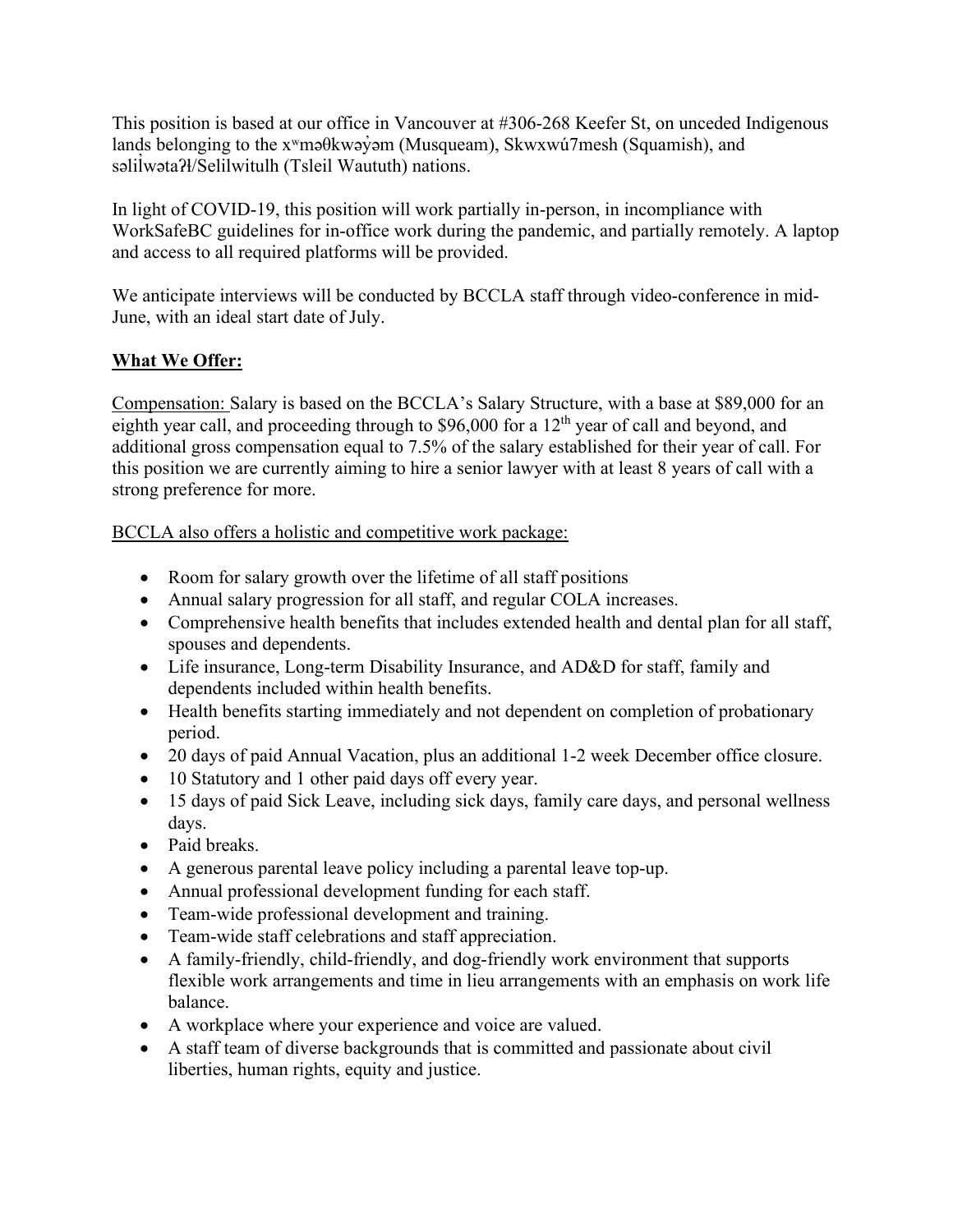#### **Application Process:**

**To apply, please email your resume, cover letter, and a legal writing sample in one combined PDF to [careers@bccla.org](mailto:careers@bccla.org) with the subject line "Litigation Director Application". Applications are accepted until the position is filled. Candidates are invited to share their LinkedIn and Twitters profiles, but are not expected or required to do so.**

The BCCLA is committed to ensuring that equity, diversity, and inclusion are priority considerations, including in building a workplace that honours the particular experiences and expertise of communities marginalized through state violence and social oppression. The BCCLA strongly encourages applications from all qualified Indigenous people, Black people, immigrants and refugees, people of colour, working class people, and LGBTQ+ people. Applicants are encouraged to self-identify, should they feel comfortable doing so, in their cover letter and are invited to share how their lived experience would inform their approach and ethics in this position.

# **About the BCCLA:**

The BC Civil Liberties Association (BCCLA) is a non-partisan, not-for-profit national leader whose mission is to promote, defend, sustain, and extend civil liberties and human rights. The BCCLA is the oldest and most active civil liberties and human rights group in Canada. The BCCLA has been actively advancing human rights and civil liberties through litigation, law reform, community-based legal advocacy, and public engagement and education for the last half century. Though we are based in BC, our work is national in scope with legal interventions and law reform advocacy across Canada.

BCCLA focuses on the relationship between people and the state, and the ways in which the state can limit or advance human rights and liberties. BCCLA's work pays particular attention to the needs of vulnerable individuals and oppressed communities, who would otherwise have difficulty getting redress for violations and limitations on their rights despite being the most susceptible to state regulation and violations of their fundamental rights. We recognize that liberty, dignity and equality are mutually-reinforcing, and that such rights are inalienable and necessary for the flourishing of individuals and human society.

With a mandate that includes work on police accountability, government transparency, democratic rights including freedom of expression, prisoners' rights, patients' rights, privacy rights, surveillance and national security issues, immigration detention, and criminal legal reform, we are one of the most vibrant and visible advocacy groups in Canada. The BCCLA is a small team with a big reach, and we want you to be a part of our work.

# **Skills and Qualifications Required:**

# **A full job description is provided below.**

• J.D. with at least 8 years' practice as a litigator, with complex trial and appellate experience. Less experienced lawyers with exceptionally outstanding abilities and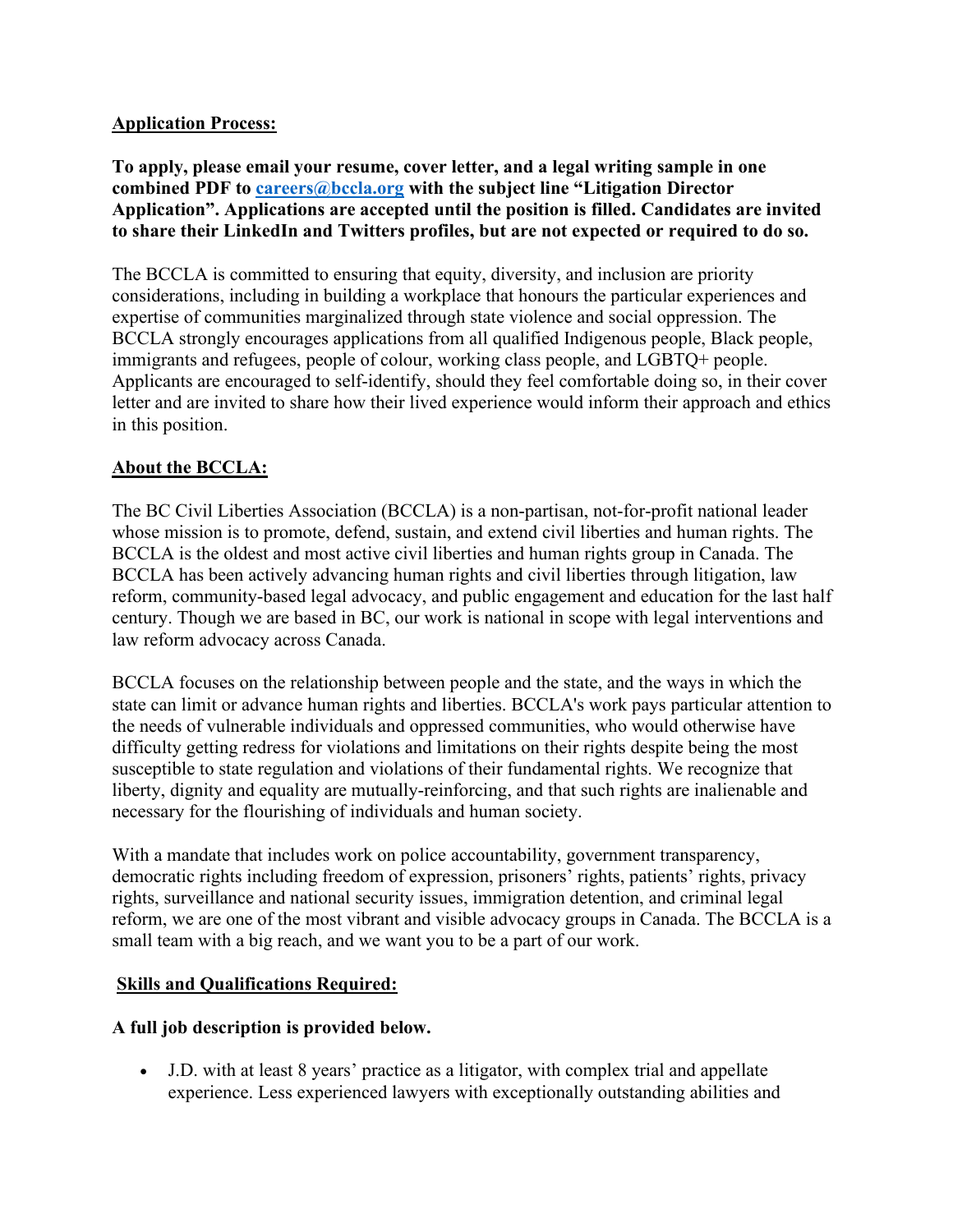experience will be considered; at least five years of litigation experience. Individuals with more experience are strongly encouraged to apply;

- Demonstrated experience with constitutional litigation is an asset;
- Member of the Law Society of British Columbia or eligible for call to the BC Bar;
- Exceptional analytical, research, writing, and speaking skills;
- Substantive knowledge and understanding of constitutional law and civil liberties issues as well as the ability to think creatively and to use non-litigation strategies to promote objectives;
- Ability to maintain and build relations with external legal counsel;
- Demonstrated skills in litigating independently, jointly, and under pressure;
- Experience in media and/or public speaking;
- Passion for civil liberties and human rights issues;
- Must be extremely well-organized, able to prioritize tasks and meet deadlines, and work independently and as part of a team;
- Experience mentoring and supervising others;
- Lived experience of or experience (paid or volunteer) working on issues related to BCCLA's mandate are assets;
- Ability in languages other than English are assets;
- Ability to adapt work priorities and methods in response to changes in the legal and political landscape.

## **Job Description:**

The BCCLA Litigation Director has an overall and general responsibility for the proper management and conduct of the BCCLA's Litigation Program. Subject to any direction from the Executive Director, the BCCLA Litigation Director will have the following specific responsibilities.

Duties include but are not limited to:

# **Identification and Evaluation of Potential BCCLA Litigation**

The BCCLA Litigation Director will be responsible for identifying and evaluating potential appropriate cases and interventions for BCCLA litigation. The Litigation Director will:

- undertake timely review of appellate litigation across Canada;
- develop relationships with influential and leading legal counsel;
- draft and presenting case evaluations for review according to the Litigation Policy to determine litigation priorities; and
- provide the BCCLA with advice with respect to case and intervention acceptance.

# **BCCLA Pro Bono Litigation**

Where the BCCLA uses external legal counsel to provide representation to the Association, the BCCLA Litigation Director will be responsible for the proper coordination and management of such cases. The Litigation Director will: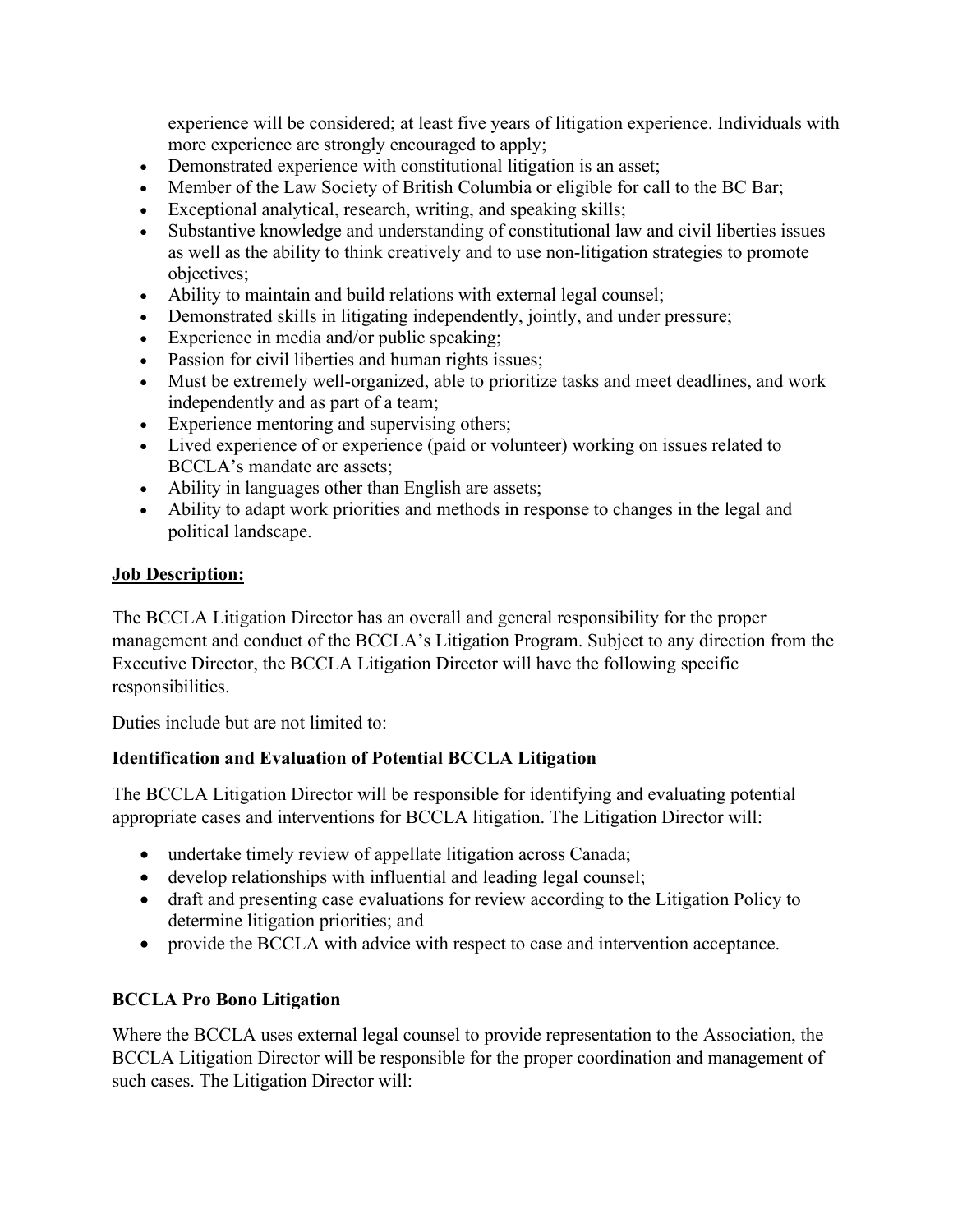- develop and maintain good relationships with external legal counsel who represent or may represent the BCCLA in litigation;
- identify appropriate external legal counsel to represent the BCCLA in specific cases;
- serve as supervising counsel to and instruct external legal counsel as appropriate;
- assist external legal counsel with research, drafting and advocacy as appropriate;
- review and approving disbursement invoices;
- comment in the media on particular cases when appropriate; and
- delegate conduct to appropriate members of the Litigation Department staff and supervise and support as necessary.

## **Initiating and Conducting BCCLA Litigation**

The BCCLA Litigation Director is responsible for all aspects of initiating and conducting litigation as legal counsel for the BCCLA in approved cases and interventions. The BCCLA Litigation Director will:

- undertake litigation preparation including legal research, communicating with appropriate witnesses, preparation of evidence;
- draft and file materials (affidavits, pleadings, arguments, factum) and communication with other counsel;
- attend court, tribunal or other appropriate hearings; and
- comment in the media on specific cases when appropriate.

# **Litigation Program Management**

The BCCLA Litigation Director will be responsible for the general management of the BCCLA Litigation Program. The Litigation Director will:

- review, draft and update current and new BCCLA policies appropriate for the BCCLA Litigation Program for approval from the Executive Director and where appropriate the Board of Directors including the Litigation and Evaluation Criteria Policy and the Litigation Disbursement Policy;
- ensure the proper application and administration of such policies;
- undertaking strategic and operational planning for the BCCLA Litigation Program;
- maintain appropriate records/file management and reporting regarding all BCCLA litigation;
- provide appropriate direction, supervision, and mentorship to Litigation staff and BCCLA Articling and Summer Students;
- draft and manage the annual litigation budget;
- regularly meet with all litigation staff and the team as a whole to create a collaborative and aligned team; and
- Engage and maintain relationships with coalition partners, legislators, legislative staff, and community representatives working on similar issues, building issue networks across the country as appropriate.